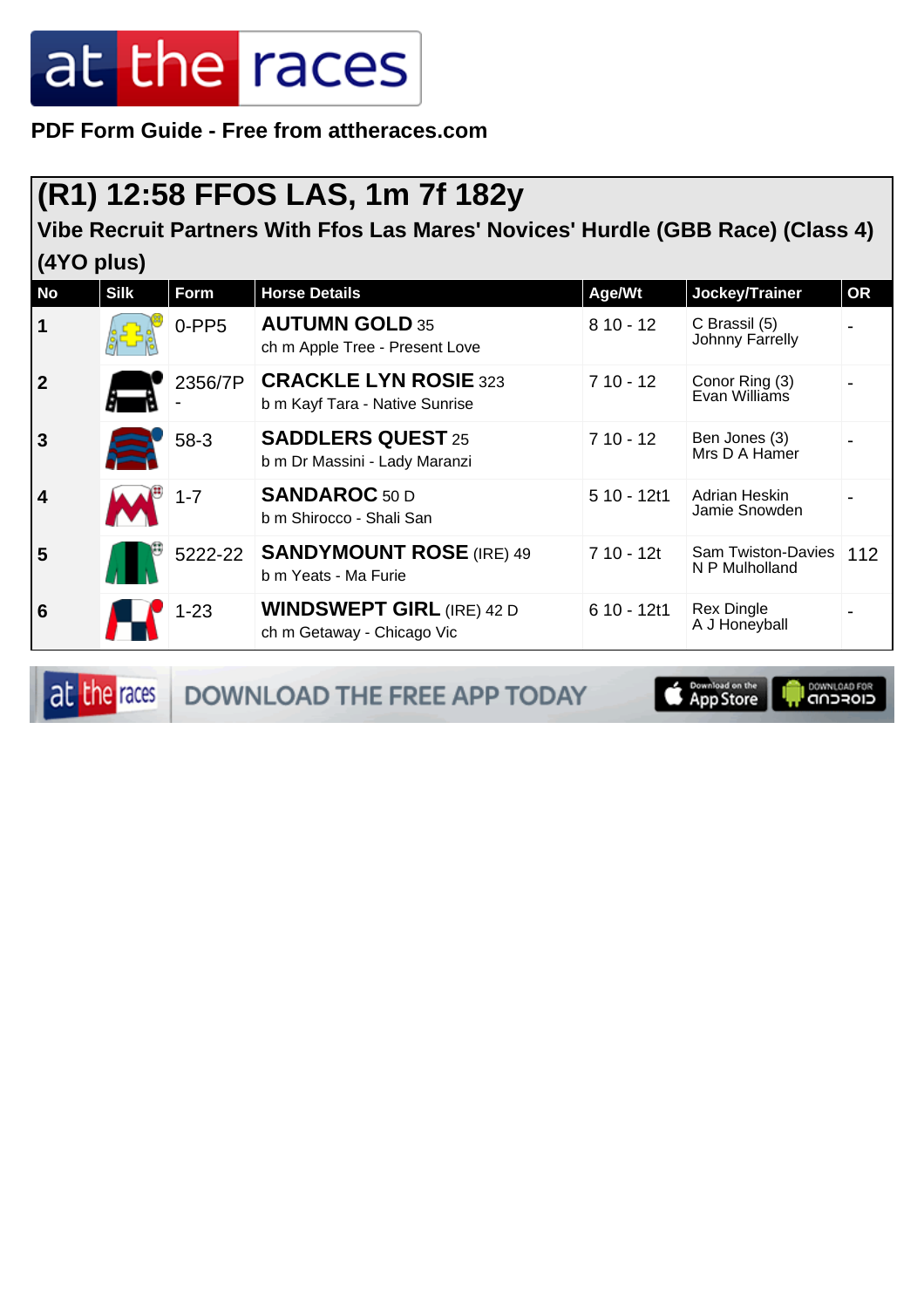**PDF Form Guide - Free from attheraces.com**

### **(R2) 13:15 SOUTHWELL (A.W.), 4f 214y**

**Betway Handicap (Class 4) (4YO plus)**

| No(Dr) | <b>Silk</b> | <b>Form</b> | <b>Horse Details</b>                                                      | Age/Wt     | Jockey/Trainer                      | <b>OR</b> |
|--------|-------------|-------------|---------------------------------------------------------------------------|------------|-------------------------------------|-----------|
| 1(7)   |             | 36422-1     | <b>THEGREATESTSHOWMAN (EX5)</b><br>6 CD<br>ch g Equiano - Conversational  | $59 - 11p$ | Marco Ghiani (5)<br>Amy Murphy      | 81        |
| 2(4)   |             | 00728-2     | GIOGIOBBO 6<br>b h Bahamian Bounty - Legnani                              | $89 - 7$   | Jonathan Fisher (5)<br>S Dixon      | 77        |
| 3(6)   |             | 74419-5     | <b>DUKE OF FIRENZE 6 CD</b><br>ch g Pivotal - Nannina                     | $129 - 6$  | <b>Phil Dennis</b><br>D C Griffiths | 76        |
| 4(5)   |             | 326156-     | <b>KING OF STARS (IRE) 9 CD</b><br>gr g Starspangledbanner - Glowing Star | $49 - 5p$  | Alistair Rawlinson<br>M Appleby     | 75        |
| 5(3)   |             | 8335-34     | <b>DARK SHOT 4 CD</b><br>b g Acclamation - Dark Missile                   | $89 - 3p$  | J P Sullivan<br>S Dixon             | 73        |
| 6(1)   |             | 010162-     | <b>SLOWMO</b> (IRE) 9 CD<br>b g Kodiac - Motion Lass                      | $58 - 9t$  | Cieren Fallon<br>Antony Brittain    | 65        |
| 7(2)   |             | 219979-     | <b>BIG IMPACT 49 C</b><br>b g Lethal Force - Valandraud                   | $48 - 8$   | Joey Haynes<br>Robyn Brisland       | 64        |

at the races DOWNLOAD THE FREE APP TODAY

**Completed on the OOWNLOAD FOR**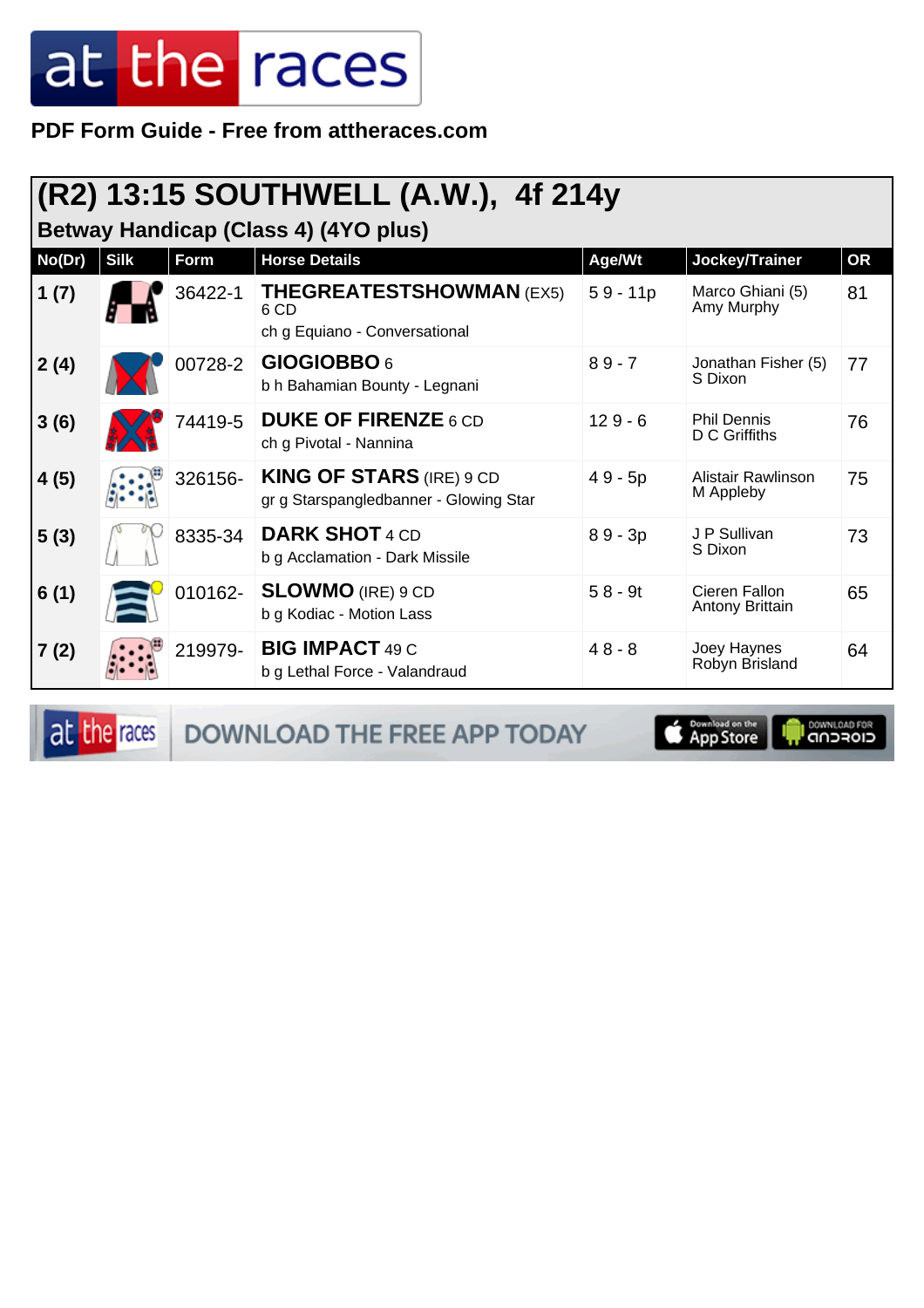PDF Form Guide - Free from attheraces.com

| (R2) 13:28 FFOS LAS, 2m                         |             |             |                                                                         |              |                                           |           |  |
|-------------------------------------------------|-------------|-------------|-------------------------------------------------------------------------|--------------|-------------------------------------------|-----------|--|
| JPR Phoenix Handicap Chase (Class 5) (5YO plus) |             |             |                                                                         |              |                                           |           |  |
| No                                              | <b>Silk</b> | <b>Form</b> | <b>Horse Details</b>                                                    | Age/Wt       | Jockey/Trainer                            | <b>OR</b> |  |
| 1                                               |             | 1976-P6     | <b>JEMBUG DRUMMER (IRE) 27</b><br>b g Jeremy - Drumbug                  | 7 11 - 12t   | Alan Johns<br>Tim Vaughan                 | 102       |  |
| $\mathbf{2}$                                    |             | 572264      | <b>NO QUARTER ASKED (IRE) 3</b><br>b g Jeremy - Louis's Teffia          | 6 11 - 8tp   | James Bowen<br>P Bowen                    | 98        |  |
| 3                                               |             | 8-PP831     | <b>BEN BRODY</b> (IRE) (EX7) 7 D<br>b g Beneficial - Thethirstyscholars | $1111 - 7b$  | Max Kendrick (3)<br>D J Jeffreys          | 97        |  |
| 4                                               |             | 337-7P1     | <b>ASTRA VIA 16 D</b><br>b m Multiplex - Wou Oodd                       | $611 - 3p$   | Adam Wedge<br>Evan Williams               | 93        |  |
| 5                                               |             |             | 52PP-95 FLYING GARRY (FR) 27<br>gr g Ballingarry - Quezac Du Boulay     | 6 10 - 7tp   | Ben Jones (3)<br>D A Rees                 | 83        |  |
| 6                                               |             | 332P2P      | YOURHOLIDAYISOVER (IRE) 7<br>ch g Sulamani - Whitehaven                 | $1410 - 0p$  | Miss L Brooke (7)<br>Lady Susan Brooke    | 76        |  |
| 7                                               |             |             | F-4345P   HUME LOUGH 20<br>b g Teofilo - Pink Cristal                   | $1010 - 0b1$ | W T Kennedy<br>Miss Sarah-jayne<br>Davies | 76        |  |
| Long Handicap: Hume Lough 9 - 8                 |             |             |                                                                         |              |                                           |           |  |

at the races

DOWNLOAD THE FREE APP TODAY

Download on the

il DOWNLOAD FOR<br>CIOFCND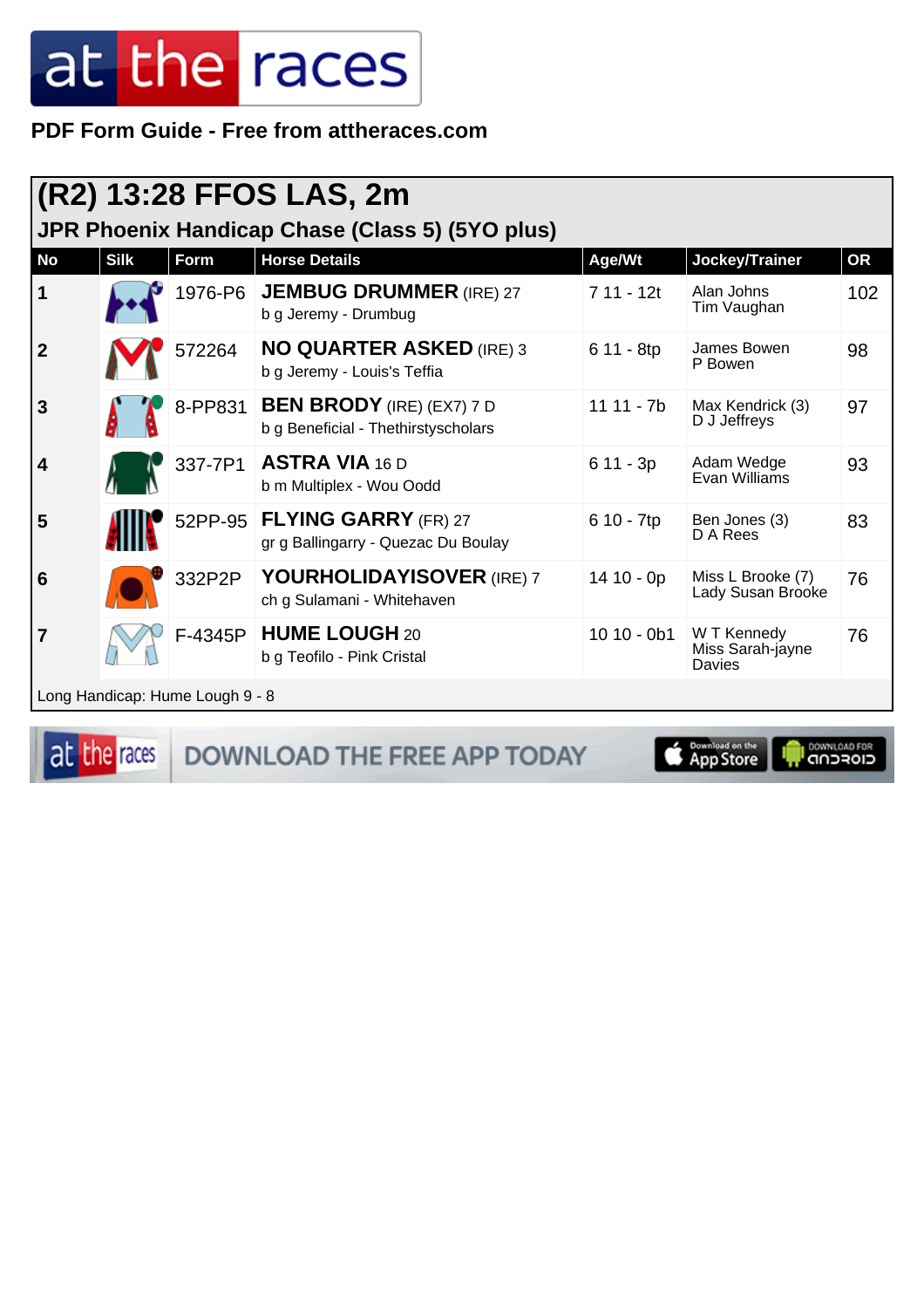**PDF Form Guide - Free from attheraces.com**

### **(R3) 13:45 SOUTHWELL (A.W.), 1m 13y**

**Bombardier Handicap (Class 6) (4YO plus)**

| No(Dr) | <b>Silk</b> | Form     | <b>Horse Details</b>                                                  | Age/Wt     | Jockey/Trainer                             | <b>OR</b> |
|--------|-------------|----------|-----------------------------------------------------------------------|------------|--------------------------------------------|-----------|
| 1(5)   |             | 646051-  | <b>MOTAWAAFEQ</b> (FR) 20 CD<br>b g Wootton Bassett - Crossed Fingers | $59 - 9hp$ | Alistair Rawlinson<br>M Appleby            | 67        |
| 2(1)   |             | 833-     | <b>PIVOTAL DECISION 26 BF</b><br>ch f Pivotal - Crinoline             | $49 - 8$   | P J McDonald<br>J Tate                     | 66        |
| 3(4)   |             | 437846-  | <b>CASINA DI NOTTE (IRE) 21 D</b><br>ch g Casamento - Nightswimmer    | $79 - 8$   | <b>Christian Howarth</b><br>(7)<br>M Botti | 66        |
| 4(3)   |             | 384602-  | <b>CUSTARD THE DRAGON 20 C</b><br>b g Kyllachy - Autumn Pearl         | $89 - 7p$  | G Lee<br>J Mackie                          | 65        |
| 5(2)   |             | 364711-  | <b>OLIVERS PURSUIT 19</b><br>br g Pastoral Pursuits - Deep Blue Sea   | $49 - 5es$ | George Bass (7)<br>Miss Gay Kelleway       | 63        |
| 6(7)   |             | 77/7040- | <b>LONDON</b> (FR) 27 CD<br>b g Galileo - Altana                      | $89 - 2$   | Jason Hart<br>P S McEntee                  | 60        |
| 7(6)   |             |          | 6/60587- HEADLAND 9<br>b g Harbour Watch - Bazzana                    | $59 - 2v1$ | Jonathan Fisher (5)<br>S Dixon             | 60        |

at the races

DOWNLOAD THE FREE APP TODAY

App Store

**IN DOWNLOAD FOR**